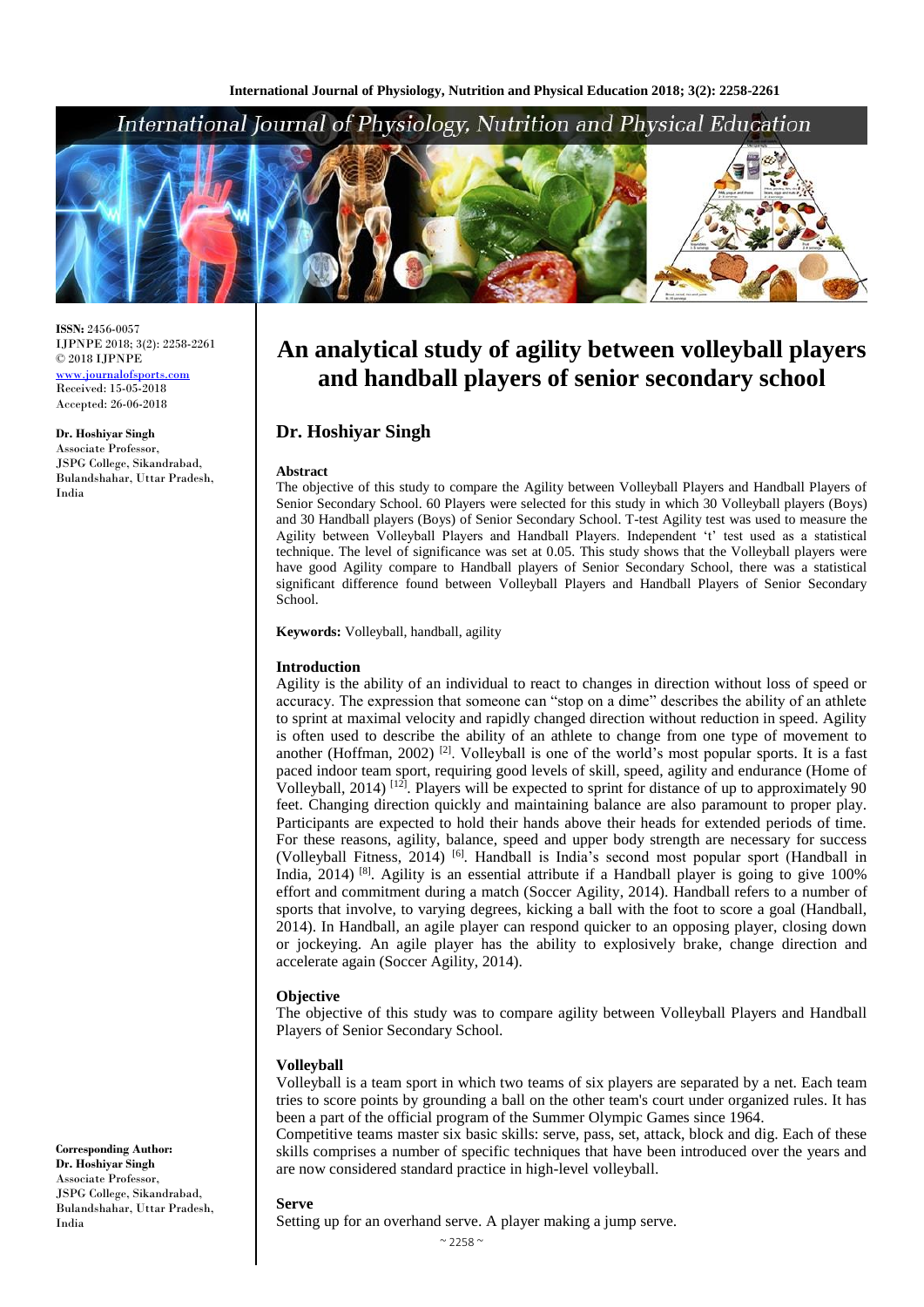A player stands behind the inline and serves the ball, in an attempt to drive it into the opponent's court. His or her main objective is to make it land inside the court; it is also desirable to set the ball's direction, speed and acceleration so that it becomes difficult for the receiver to handle it properly. A serve is called an "ace" when the ball lands directly onto the court or travels outside the court after being touched by an opponent.

#### **Pass**

A woman making a forearm pass or bump.

Also called reception, the pass is the attempt by a team to properly handle the opponent's serve, or any form of attack. Proper handling includes not only preventing the ball from touching the court, but also making it reach the position where the setter is standing quickly and precisely.

#### **Set**

The set is usually the second contact that a team makes with the ball. The main goal of setting is to put the ball in the air in such a way that it can be driven by an attack into the opponent's court. The setter coordinates the offensive movements of a team, and is the player who ultimately decides which player will actually attack the ball.

#### **Attack**

The attack, also known as the spike, is usually the third contact a team makes with the ball. The object of attacking is to handle the ball so that it lands on the opponent's court and cannot be defended. A player makes a series of steps (the "approach"), jumps, and swings at the ball.

#### **Block**

Blocking refers to the actions taken by players standing at the net to stop or alter an opponent's attack.

A block that is aimed at completely stopping an attack, thus making the ball remain in the opponent's court, is called offensive. A well-executed offensive block is performed by jumping and reaching to penetrate with one's arms and hands over the net and into the opponent's area. It requires anticipating the direction the ball will go once the attack takes place. It may also require calculating the best foot work to executing the "perfect" block.

## **Dig**

Digging is the ability to prevent the ball from touching one's court after a spike or attack, particularly a ball that is nearly touching the ground. In many aspects, this skill is similar to passing, or bumping: overhand dig and bump are also used to distinguish between defensive actions taken with fingertips or with joined arms. It is especially important while digging for players to stay on their toes; several players choose to employ a split step to make sure they're ready to move in any direction.

#### **Handball**

Handball is a team sport in which two teams of seven players each (six outfield players and a goalkeeper) pass a ball to throw it into the goal of the other team. A standard match consists of two periods of 30 minutes, and the team with the most goals scored wins.

Modern handball is usually played indoors, but outdoor variants exist in the forms of field handball and Czech handball (which were more common in the past) and beach handball (also called sandball).

The game is quite fast and includes body contact as the defenders try to stop the attackers from approaching the goal. Contact is only allowed when the defensive player is completely in front of the offensive player, i.e. between the offensive player and the goal. This is referred to as a player sandwich. Any contact from the side or especially from behind is considered dangerous and is usually met with penalties. When a defender successfully stops an attacking player, the play is stopped and restarted by the attacking team from the spot of the infraction or on the nine meter line. Unlike in basketball where players are allowed to commit only 5 fouls in a game (6 in the NBA), handball players are allowed an unlimited number of "faults", which are considered good defence and disruptive to the attacking team's rhythm.

Goals are scored quite frequently; usually both teams score at least 20 goals each, and it is not uncommon for both teams to score more than 30 goals. This was not true in the earliest history of the game, when the scores were more akin to that of ice hockey [clarification needed]. But, as offensive play has improved since the late 1980s, particularly the use of counterattacks (fast breaks) after a failed attack from the other team, goal scoring has increased.

#### **Origins and Development**

There are records of handball-like games in medieval France, and among the Inuit in Greenland, in the middle Ages. By the 19th century, there existed similar games of håndbold from Denmark, házená in the Czech Republic, hádzaná in Slovakia, gandbol in Ukraine, torball in Germany, as well as versions in Uruguay.

The team handball game of today was formed by the end of the 19th century in northern Europe, primarily Denmark, Germany, Norway and Sweden. The first written set of team handball rules was published in 1906 by the Danish gym teacher, lieutenant and Olympic medalist Holger Nielsen from Ordrup grammar school north of Copenhagen. The modern set of rules was published on 29 October 1917 by Max Heiser, Karl Schelenz, and Erich Konigh from Germany. After 1919 these rules were improved by Karl Schelenz. The first international games were played under these rules, between Germany and Belgium for men in 1925 and between Germany and Austria for women in 1930. Therefore modern handball is generally seen as a game of German origins.

In 1926, the Congress of the International Amateur Athletics Federation nominated a committee to draw up international rules for field handball. The International Amateur Handball Federation was formed in 1928, and the International Handball Federation was formed in 1946.

Men's field handball was played at the 1936 Summer Olympics in Berlin. During the next several decades, indoor handball flourished and evolved in the Scandinavian countries. The sport re-emerged onto the world stage as team handball for the 1972 Summer Olympics in Munich. Women's team handball was added at the 1976 Summer Olympics. Due to its popularity in the region, the Eastern European countries that refined the event became the dominant force in the sport when it was reintroduced.

The International Handball Federation organized the men's world championship in 1938 and every 4 (sometimes 3) years from World War II to 1995. Since the 1995 world championship in Iceland, the competition has been every two years. The women's world championship has been played since 1957. The IHF also organizes women's and men's junior world championships. By July 2009, the IHF listed 166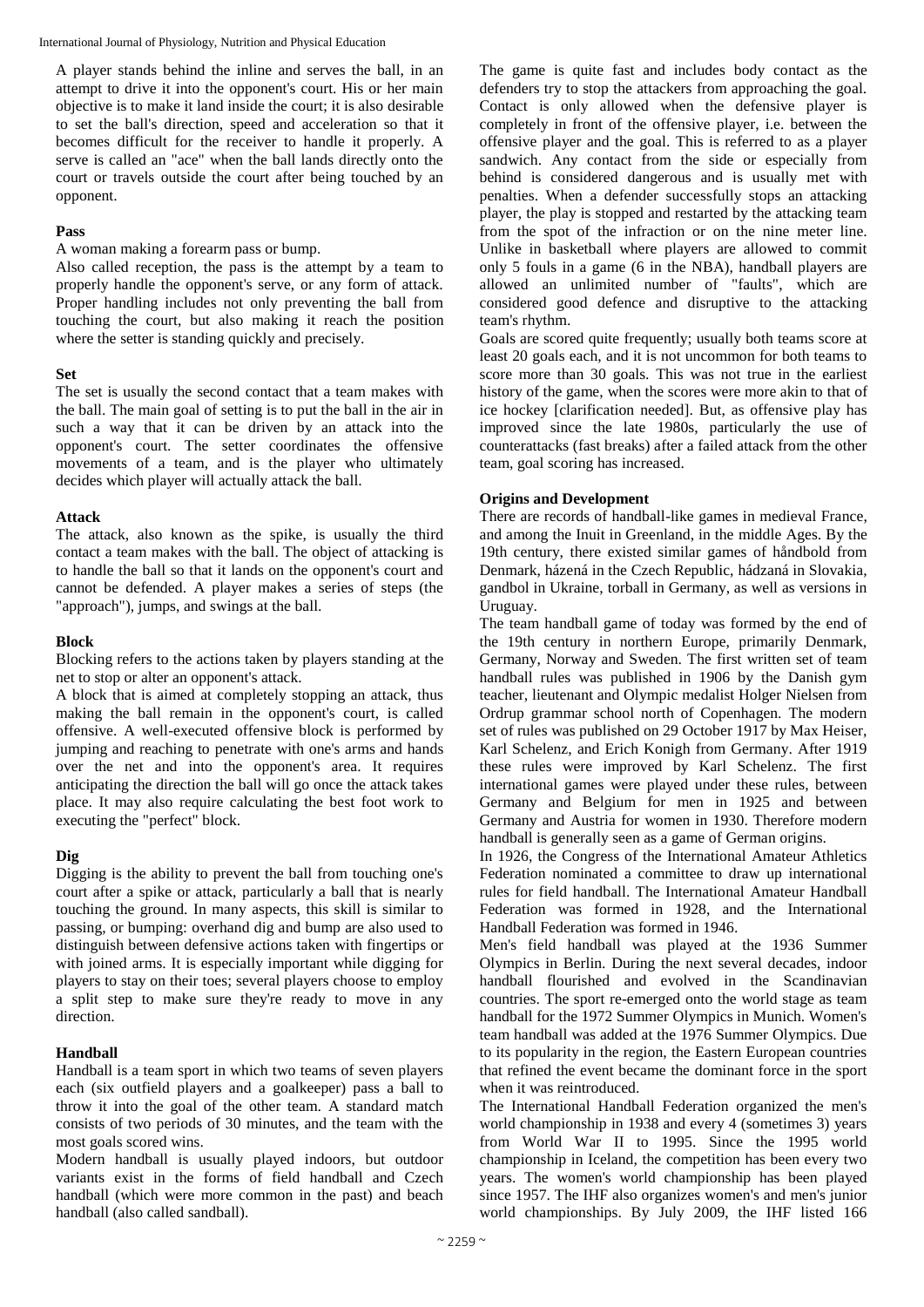member federations - approximately 795,000 teams and 19 million players.

## **Gameplay**

## **Formations**

Players are typically referred to by the position they are playing. The positions are always denoted from the view of the respective goalkeeper, so that a defender on the right opposes an attacker on the left. However, not all of the following positions may be occupied depending on the formation or potential suspensions.

## **Offense**

- Left and right wingman. These typically excel at ball control and wide jumps from the outside of the goal perimeter to get into a better shooting angle at the goal. Teams usually try to occupy the left position with a righthanded player and vice versa.
- Left and right backcourt. Goal attempts by these players are typically made by jumping high and shooting over the defenders. Thus, it is usually advantageous to have tall players for these positions.
- Center backcourt. A player with experience is preferred on this position who acts as playmaker and the handball equivalent of a basketball point guard.
- Pivot (left and right, if applicable). This player tends to intermingle with the defense, setting picks and attempting to disrupt the defense formation. This positions requires the least jumping skills but ball control and physical strength are an advantage.

## **Defense**

- Far left and far right. The opponents of the wingmen.
- Half left and half right. The opponents of the left and right backcourts.
- Back center (left and right). Opponent of the pivot.
- Front center. Opponent of the center backcourt, may also be set against another specific backcourt player.

## **Offensive play**

Attacks are played with all field players on the side of the defenders. Depending on the speed of the attack, one distinguishes between three attack waves with a decreasing chance of success:

## **First wave**

First wave attacks are characterized by the absence of defending players around their goal perimeter. The chance of success is very high, as the throwing player is unhindered in his scoring attempt. Such attacks typically occur after an intercepted pass or a steal and if the defending team can switch fast to offense. The far left/far right will usually try to run the attack as they are not as tightly bound in the defense. On a turnover, they immediately sprint forward and receive the ball halfway to the other goal. Thus, these positions are commonly held by quick players.

## **Second wave**

If the first wave is not successful and some defending players gained their positions around the zone, the second wave comes into play: The remaining players advance with quick passes to locally outnumber the retreating defenders. If one player manages to step up to the perimeter or catches the ball at this spot he becomes unstoppable by legal defensive means. From this position the chance of success is naturally very high. Second wave attacks became much more important with the "fast throw-off" rule.

## **Third wave**

The time during which the second wave may be successful is very short, as then the defenders closed the gaps around the zone. In the third wave, the attackers use standardized attack patterns usually involving crossing and passing between the back court players who either try to pass the ball through a gap to their pivot, take a jumping shot from the backcourt at the goal, or lure the defense away from a wingman.

The third wave evolves into the normal offensive play when all defenders reach not only the zone but gain their accustomed positions. Some teams then substitute specialized offense players. However, this implies that these players must play in the defense should the opposing team be able to switch quickly to offense. The latter is another benefit for fast playing teams.

If the attacking team does not make sufficient progress (eventually releasing a shot on goal), the referees can call passive play (since about 1995, the referee gives a passive warning some time before the actual call by holding one hand up in the air, signalling that the attacking team should release a shot soon), turning control over to the other team. A shot on goal or an infringement leading to a yellow card or two minute penalty will mark the start of a new attack, causing the hand to be taken down, but a shot blocked by the defense or a normal free throw will not. If it were not for this rule, it would be easy for an attacking team to stall the game indefinitely, as it is difficult to intercept a pass without at the same time conceding dangerous openings towards the goal.

## **Defensive play**

The usual formations of the defense are 6-0, when all the defense players line up between the 6 meter and 9 meter lines to form a wall; the 5-1, when one of the players cruises outside the 9 meter perimeter, usually targeting the center forwards while the other 5 line up on the six meter line; and the lesser common 4-2 when there are two such defenders out front. Very fast teams will also try a 3-3 formation which is close to a switching man-to-man style. The formations vary greatly from country to country and reflect each country's style of play. 6-0 is sometimes known as "flat defense", and all other formations are usually called "offensive defense".

## **Material and methods selection of subjects**

For the purpose of this study 60 students were selected in which 30 Volleyball players (Boys) and 30 Handball players (Boys) between 16 to 18 years of age were selected from Senior Secondary School, through purposive sampling technique.

## **Selection of variable**

#### **Agility criterion measure**

T-test Agility test was used to measure the agility of the subjects or players. Equipment required: tape measure, marking cones, stopwatch.

#### **Statistical technique**

Independent t- Test used as a statistical technique for the data analysis. The level of significance was set at .05.

## **Result and Discussion**

Table one Show that the average value of Agility for Volleyball players 12.204 and for Handball players 13.82.